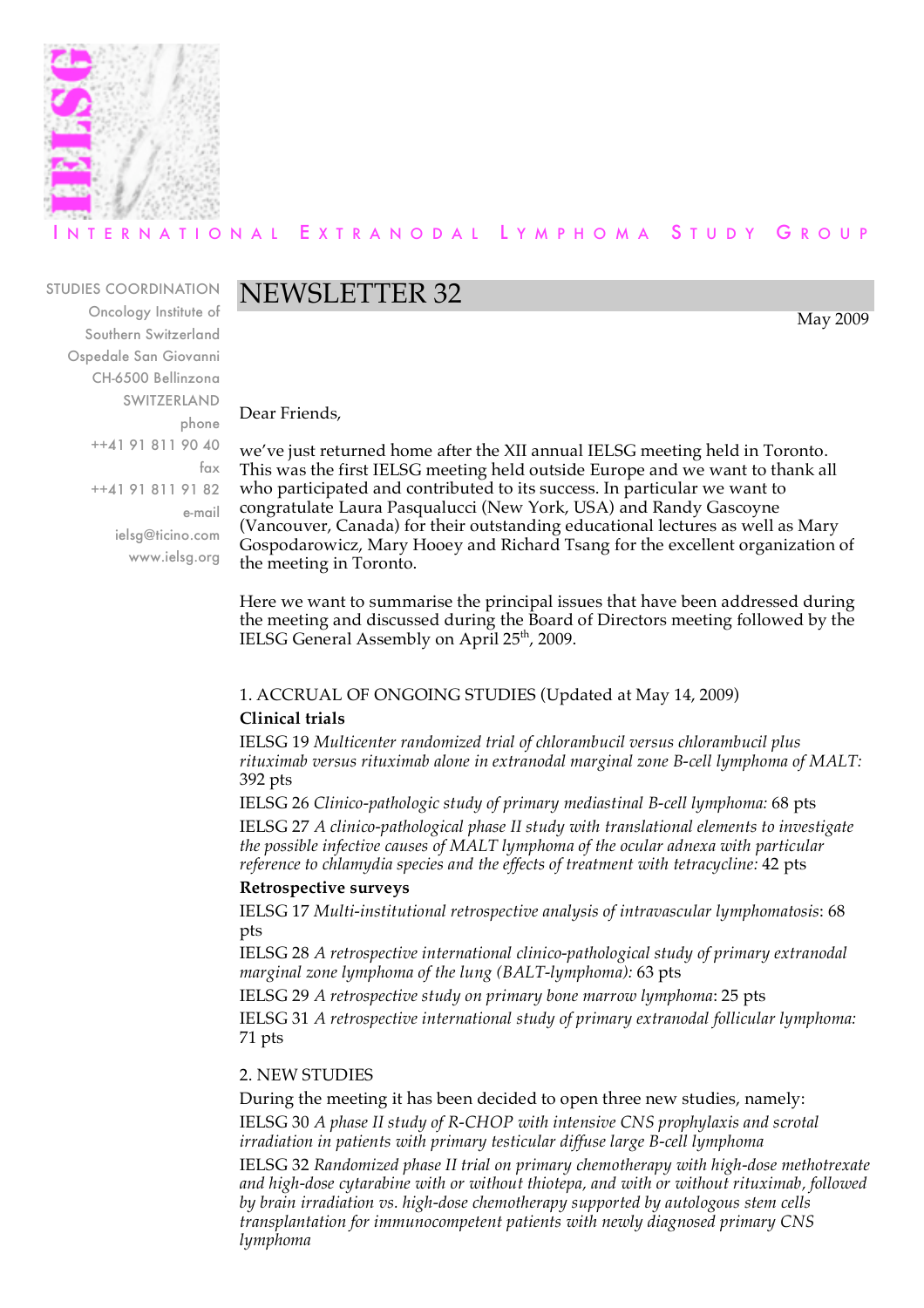IELSG 33 *A Prospective observational study of newly diagnosed diffuse large B cell primary breast lymphomas treated with R-CHOP with or without radiotherapy* Protocols and CRFs were distributed during the meeting but can also be requested via email at ielsg@ticino.com. Accrual for these studies will begin in 2Q/3Q 2009.

#### 3. CLOSED STUDIES

The Board and the Assembly have decided to formally close the IELSG 21 study (*Salvage therapy with Idarubicin in immunocompetent patients with relapsed or refractory primary central nervous system lymphoma)* because of the insufficient accrual and the IELSG 25 *Phase II study of bortezomib* because of completed accrual.

#### 4. PUBLICATIONS

The following abstracts have been accepted either for oral or poster presentation:

#### **At the EAHP 2008**

PRIMARY BONE MARROW LYMPHOMAS (PBML): CLINICAL PRESENTATION, HISTOPATHOLOGICAL FEATURES AND OUTCOME (IELSG #29) *M. Rozman, A. Martínez, C. Agostinelli, K. M. Hebeda, E. Matutes, M. Ponzoni , A. Ferreri, C. Campidelli B. Espinet, G. Perea, A. Acevedo, S. Pileri, A. López-Guillermo, E. Campo, on behalf of the International Extranodal Lymphoma Study Group*

#### **At the ASH 2008**

RANDOMIZED PHASE II TRIAL ON PRIMARY CHEMOTHERAPY WITH HIGH-DOSE METHOTREXATE ALONE OR ASSOCIATED WITH HIGH-DOSE CYTARABINE FOR PATIENTS WITH PRIMARY CNS LYMPHOMA (IELSG #20 TRIAL): TOLERABILITY, ACTIVITY AND EVENT-FREE SURVIVAL ANALYSIS *AJM Ferreri, M Reni, M Foppoli, M Martelli, M Siakantaris, M Frezzato, MG Cabras, A Fabbri, G Corazzelli, F Ilariucci, G Rossi, R Soffietti, C Stelitano, D Vallisa, F Zaja, M Gelemur, GM Aondio, G Avvisati, M Balzarotti, A Brandes, MJ Costa, H Gomez, A Guarini, G Pinotti, L Rigacci, C Uhlmann, M Angelopoulou, M Tirindelli, V Naso, A Franzin, N Anzalone, M Ponzoni, E Zucca, F Caligaris-Cappio and F Cavalli* (oral) THE IMPACT OF THERAPEUTIC MANAGEMENT AND PROGNOSTIC FACTORS, ON THE OUTCOME OF PRIMARY CUTANEOUS B-CELL LYMPHOMAS (PCBCL) - IELSG 11 STUDY *S Cortelazzo, M Mian, M Cantonetti, AH Sarris, A Rossi, A Rambaldi, G Lombardo, M Frontoni, F Pasini, A Ambrosetti, L Devizzi, M Busetto, O Bairey, E Berti, G Martinelli, R Tsang, S Rudoy, R Blum, A Ferreri, G Pinotti, E Pogliani and E Zucca* (poster)

#### **At the EHA 2009**

SINGLE AGENT BORTEZOMIB IS ACTIVE IN RELAPSED/REFRACTORY MALT LYMPHOMAS. FINAL RESULTS OF AN INTERNATIONAL EXTRANODAL LYMPHOMA STUDY GROUP (IELSG) PHASE II STUDY *A. Conconi, G. Martinelli, A. Lopez-Guillermo, P. Zinzani, AJM. Ferreri, L. Rigacci, L. Devizzi, U. Vitolo, S. Luminari, M. Martelli, F. Cavalli, E. Zucca* (oral)

CLIPI: A NEW PROGNOSTIC INDEX FOR INDOLENT CUTANEOUS B-CELL LYMPHOMA PROPOSED BY THE INTERNATIONAL EXTRANODAL LYMPHOMA STUDY GROUP (IELSG 11) *M. Mian, S. Cortelazzo, M. Federico, S. Luminari, L. Marcheselli, M. Cantonetti, AH. Sarris, A. Rossi, A. Rambaldi, G. Lombardo, M. Frontoni, F. Pasini, L. Devizzi, O. Bairey, M. Busetto, E. Berti, G. Martinelli, R. Tsang, S. Rudoy, R. Blum, A. Ferreri, G. Pinotti, E. Pogliani and E. Zucca* (poster)

• The following papers have been accepted for publication:

EARLY STAGE GASTRIC DIFFUSE LARGE B-CELL LYMPHOMAS: RESULTS OF A RANDOMIZED TRIAL COMPARING CHEMOTHERAPY ALONE VERSUS CHEMOTHERAPY + INVOLVED FIELD RADIOTHERAPY *G. Martinelli, F. Gigli, L. Calabrese, PF. Ferrucci E. Zucca, C. Crosta, G. Pruneri, L. Preda, G. Piperno, M. Gospodarowicz, F. Cavalli, H. Moreno Gomez.* Leukemia and Lymphoma, in press